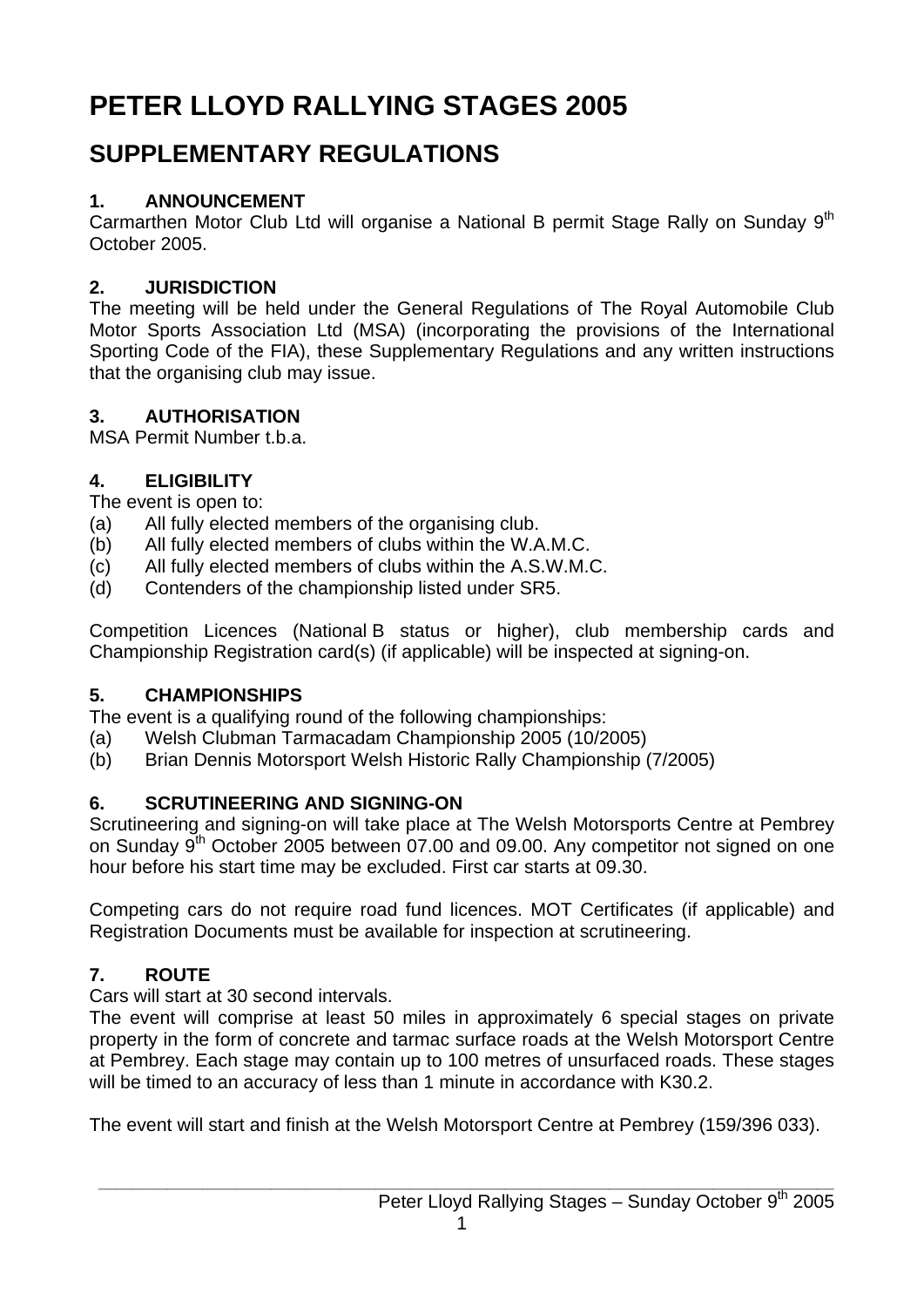#### **8. CLASSES**

The event will consist of 7 classes as follows:

- Class 1 Cars up to 1400 cc.
- Class 2 Cars 1401 to 1600 cc.
- Class 3 Cars 1601 to 2000 cc with normally aspirated 4 cylinder 8 valve engines and 2 wheel drive.
- Class 4 Cars 1601 to 2000 cc not complying with class 3.
- Class 5 Cars 2001 cc and over.
- Class 6 Road rally cars as defined in the rules of the 2005 Welsh Clubman Tarmacadam Championship.
- Class 7 Historic rally cars complying with K37.10 to K37.12

All forced induction engined cars, will be subject to an equivalency factor of 1.7 times the cubic capacity of the engine in determining the capacity class of the car concerned.

#### **9. TROPHY RALLY**

A trophy class will run over stages 5 and 6, and will be open to any competitor who retires on stages 1 to 4, subject to the car being re-scrutineered and permission being granted by the Clerk of the Course. There will be no awards given in this class as it is intended purely to give those who retire early in the event to have an opportunity to give their car a run.

#### **10. AWARDS**

Awards will be presented as follows: 1st overall **1st overall** Awards for driver and co-driver 1st in each class **Awards for driver and co-driver** the state of the Awards for driver and co-driver 2nd in each class **Awards** for driver and co-driver 3rd in each class **Awards for driver and co-driver** and co-driver Best all ladies or mixed crew and control and control and control and co-driver No crew may win more than one of the above awards.

#### **11. ENTRIES**

The entry list opens on publication of these regulations and closes on Friday  $30<sup>th</sup>$ September 2005. The entry fee is £180.00. All entries must be made on the official entry form and accompanied by the appropriate fee. Entry places may not be reserved by telephone.

The Entries Secretary of the Meeting to whom all entries must be sent is Ryland James, Cartref, Bethlehem Road, Pwll Trap, St Clears, Carmarthenshire, SA33 4AN (Tel & Fax: 01994 230966 or E-mail *Rylandjms@aol.com*). Please restrict any telephone calls to between 1800 and 2100.

The maximum entry for the meeting is 90 plus 10 reserves. The minimum is 40. The minimum for each class is 3. Should any of the above minimum figures not be reached, the organisers have the right to either cancel the meeting or amalgamate classes as necessary.

Entries will be selected on receipt.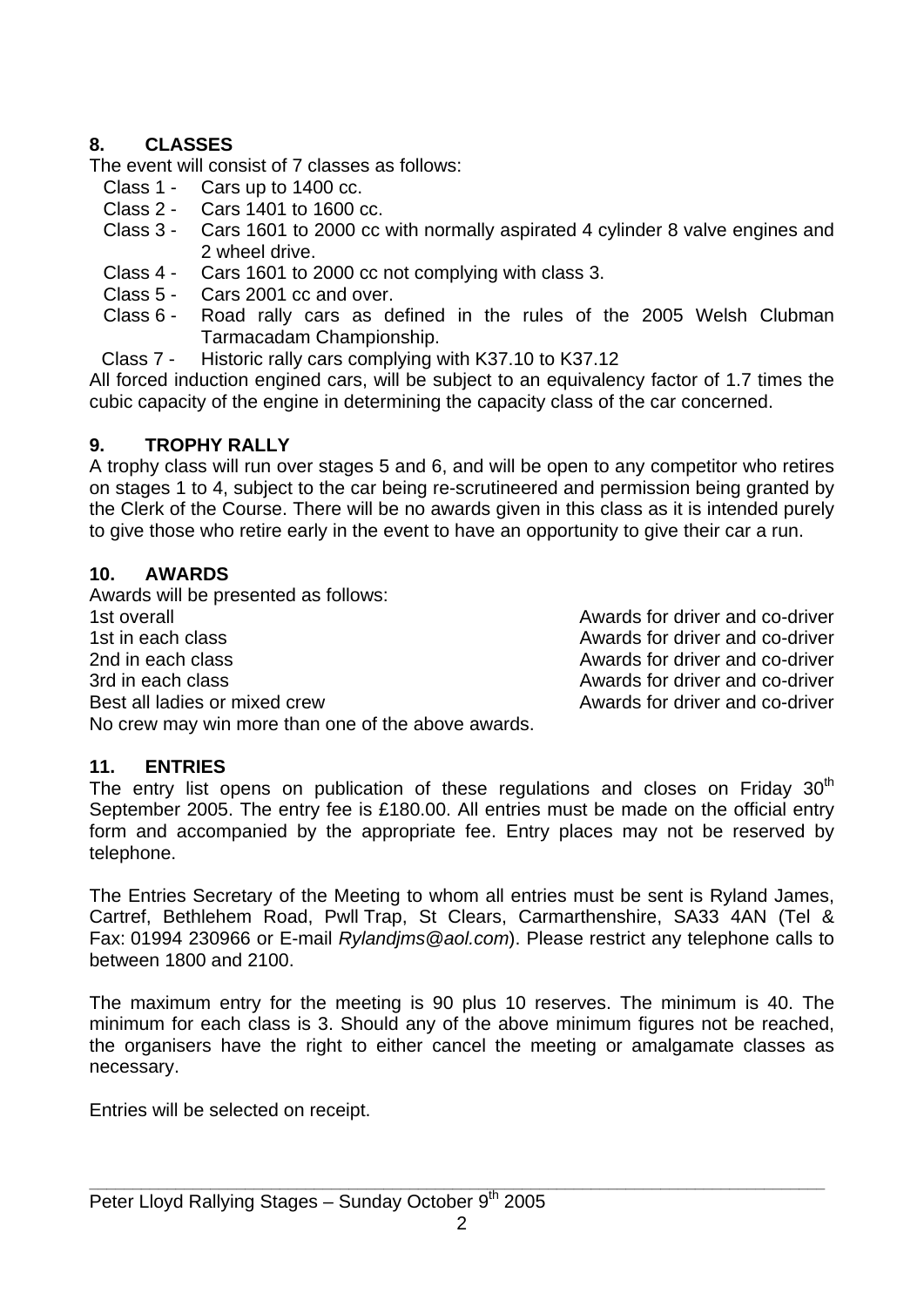Entries cancelled in writing before the closing date for entries will be entitled to a full refund less £20. Entries cancelled after the closing date will not be refunded unless the vacant place is filled by a reserve. The above procedure will also apply to reserves who will be notified as soon as possible of vacant places.

Final instructions and entry list will be posted to the crew member indicated on the entry form in the week prior to the event and will carry the same force as these regulations.

#### **12. OFFICIALS**

MSA Steward: T.B.A. Club Stewards: Ian Howells and Mike Kennett Clerks of the Course: Mike Griffiths Tel: 01554 754421(H) and Chris Long Tel: 01792 425416 Secretary of the Meeting: John Butler-Jenkins, 3 Porth-y-Plas, Llanstephan Road, Carmarthen, SA31 3PW. Tel:01267 232601(H) Entries Secretary: Ryland James Tel: 01994 230966 (H) Chief Marshals: Clive Morris & Euros Thomas MSA Scrutineers: Keith Morgan MSA Timekeeper: Gethin Rees Chief Medical Officer: Dr A. Stevenson Judges of Fact: To be displayed on official notice board Vehicle eligibility: Keith Morgan Environmental scrutineer: Andrew Blackburn Radio Co-ordinator & Safety Officer: Alan Stoneman Results Service: Amserwyr Modur Cymru

#### **13. RESULTS**

Provisional results will be published at the Welsh Motorsport Centre, Pembrey in accordance with B13.1(b) and any protest or appeal must be lodged in accordance with O5 and O6.

#### **14. DOCUMENTATION**

Entrants will be supplied with a Route diagrams and time cards at signing on. These documents will provide all the necessary information to enable competitors to comply with K32.

Competitors may be required to make up lateness at rest halts (K30.6)

#### **15. SERVICING**

Servicing is defined as work being carried out on the car by any person other than the competing crew, or the use of any parts or tools not carried in the competing car. There will be one service area where work may be carried out by the Service Crew of the competing car.

Crews may work unassisted on their own cars as described in K34.1.3.

#### **16. IDENTIFICATION**

Competitors will be identified by 9" high black numbers on a white background on both sides of the vehicle (not supplied). Competitors will be responsible for maintaining these identifications in a legible condition during the event and their removal after the event or

**\_\_\_\_\_\_\_\_\_\_\_\_\_\_\_\_\_\_\_\_\_\_\_\_\_\_\_\_\_\_\_\_\_\_\_\_\_\_\_\_\_\_\_\_\_\_\_\_\_\_\_\_\_\_\_\_\_\_\_\_\_\_\_\_\_\_\_\_\_\_\_\_\_\_\_\_\_\_\_\_\_\_\_\_\_**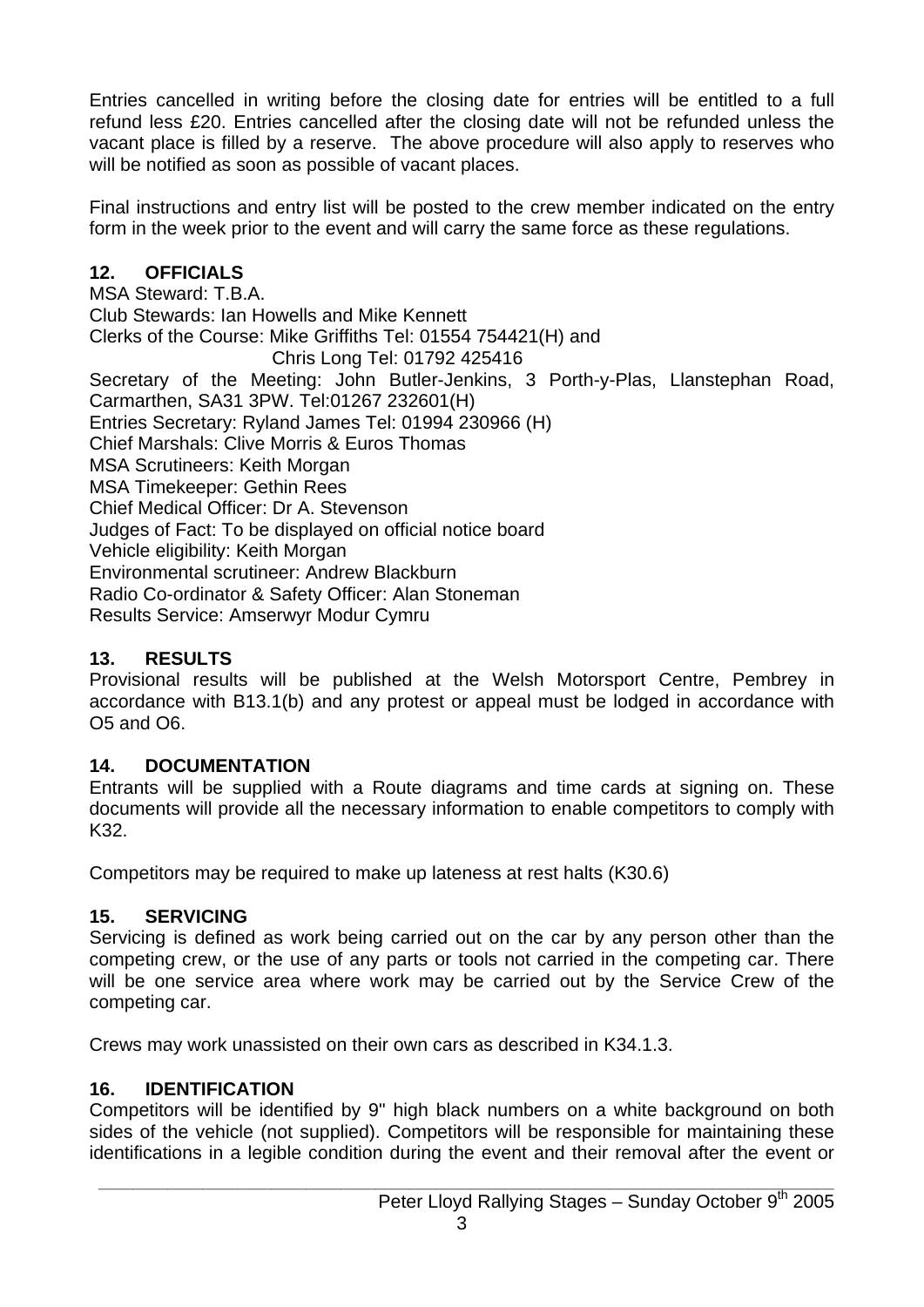upon retirement. Competitors will also identified by high visibility numbers supplied by the organisers **to be fixed on both rear side windows**.

#### **17. CONTROLS AND TIMING**

The event will be run using Target Timing (K30).

The rally will be divided into Road Sections and Special Stages.

All controls other than Passage Controls (PCs) and Route Checks will be Time Controls (TCs). Each road section will be allotted a Target Time based on approximately 28 mph average or less and a competitor can calculate his Due Time of arrival at any TC by adding his Target Time to his actual time of departure from the preceding TC. On any Road Section following a Special Stage three or four minutes extra will be allowed over the set average speed to account for any delays at the Special Stage Finish.

All Special Stages will have a Bogey Time set at 75 mph and a Target Time set at approximately 30 mph. Competitors will receive penalties as follows:-

- (i) Under Bogey Bogey Time
- (ii) Over Bogey under Target Actual Time Taken
- (iii) Over Target Target Time(No extra time penalties)

However, excess lateness taken over Target on Road Sections and Special Stages is cumulative and once lost cannot be regained.

When accumulated lateness between any two adjacent Main Controls exceeds the permitted maximum of 5 minutes a competitor will be excluded.

Should any recorded time not be legible or not appear authentic the organisers may use any means at their disposal to establish a time.

The following titles shall describe the various types of Time Controls: (See K28 for description of signs).

- (a) Main Controls (MC Signs 1 and 2)
- (i) Main controls will be situated at the Start and Finish of the Rally, immediately before and after any Rest Halt/Service Area, or at any other specified point.
- (ii) At an MC after a rest halt Competitors will restart at 30 second intervals in order of their arrival at the MC immediately preceding that halt.
- (iii) Each competitor will be given a due starting time from any MC and the difference between this time and his actual starting time will be counted towards exclusion for overall lateness. Also a time penalty will be applied.
- (iv) Competitors not excluded by reason of having accumulated more than the maximum allowed lateness will restart (subject to 16(a)(iii) above) from any MC with zero lateness, i.e. lateness is only accumulated between two adjacent MC's.
- (b) Special Stage Arrival Controls (SSA Signs 1 and 2) On arrival at SSA a competitor will receive an arrival time only when he is ready to start the stage (helmets on etc.). A competitor who is early may wait for his Due Time subject to K29.3. A provisional start time for the stage will be allocated in accordance with K30.4(k). He must then proceed immediately to the Start Line.
- (c) Special Stage Start Control (SSS Sign 3) At the SSS a Competitor will be given a start time for the Stage in hours, minutes and seconds and will normally coincide with the provisional time allocated at the arrival control. Once a competitor has clocked in at an SSA the competitor must be ready to

**\_\_\_\_\_\_\_\_\_\_\_\_\_\_\_\_\_\_\_\_\_\_\_\_\_\_\_\_\_\_\_\_\_\_\_\_\_\_\_\_\_\_\_\_\_\_\_\_\_\_\_\_\_\_\_\_\_\_\_\_\_\_\_\_\_\_\_\_\_\_\_\_\_\_\_\_\_\_\_\_\_\_\_\_\_**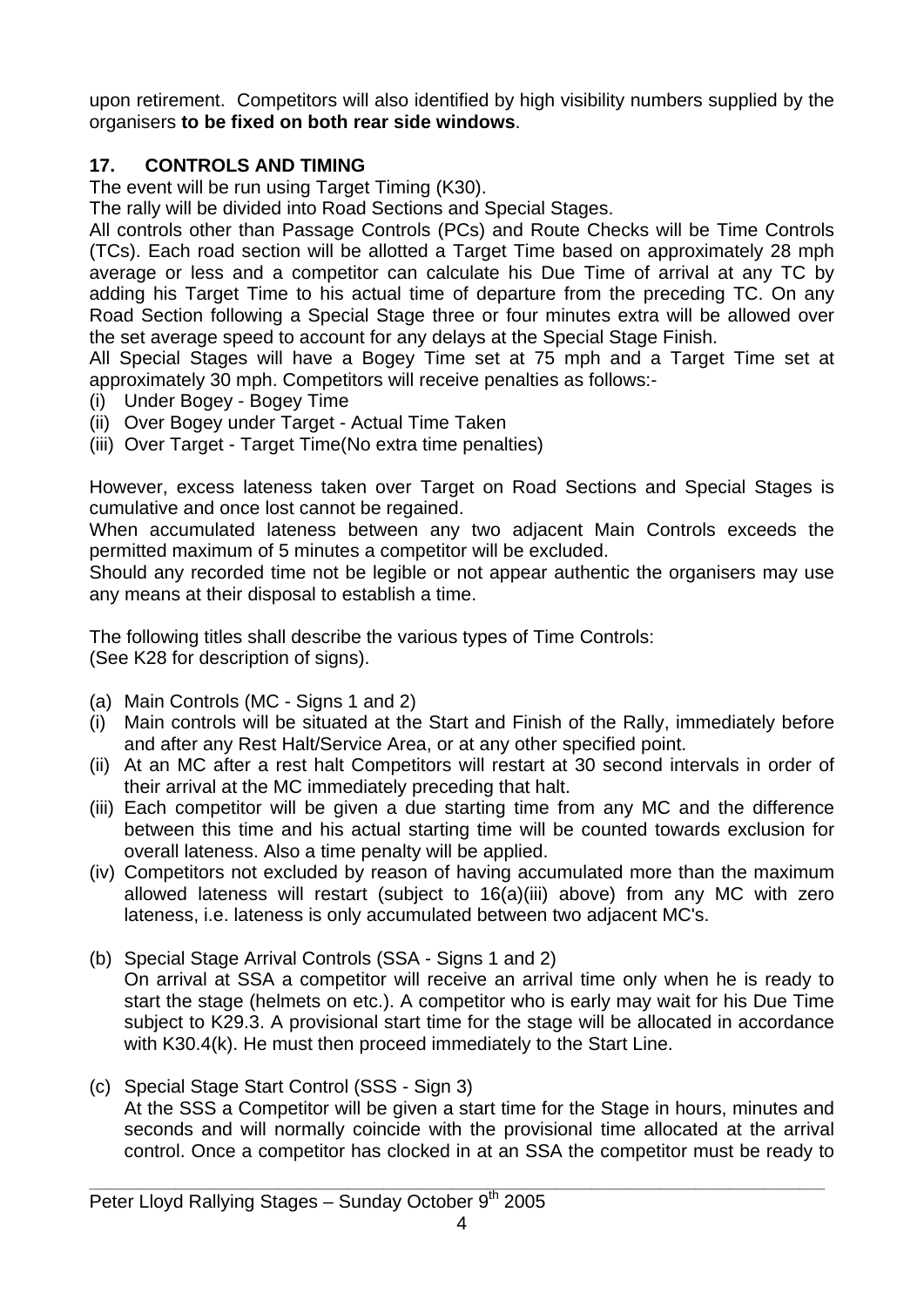start the stage except as laid down in K30.4(k). Notwithstanding regulation K25.12, the starting procedure for special stages shall be replaced by traffic lights in accordance with the following procedures and sequence. The The 30 second warning will not be given. With 15 seconds to go the Red light comes on. With 10 seconds to go the Red light stays on and the five Amber lights come on. With 5 seconds to go the Red light goes out. From 5 seconds to zero the Amber lights count down the last 5 seconds. At zero seconds the Green light comes on to signal go. The green light remains on for 5 seconds

 As each section is timed separately the time taken from SSA to SSS is Dead Time and delays are automatically allowed for. The control area between Sign 1 at the SSA and Sign 3 at the SSS will be parc ferme

(d) Special Stage Finish Control (SSF - Signs 4, 5 and 7)

 At the SSF a competitor will receive his finish time in hours, minutes and seconds. This time in hours and minutes will be his start time for the following Road Section. Any competitor who fails to stop at the STOP Line must not, under pain of exclusion, reverse to the stop line, but must return on foot.

(e) Passage Control (PC)

 At certain points indicated in the Road Book the organisers may establish PCs in order to collect Time Cards from competitors or for other purposes. There will be no official times recorded at these controls, but a competitor failing to provide the necessary documents at any PC will be deemed not to have visited that control.

It is a competitor's responsibility to ensure that his times are correctly recorded and handed in when and where instructed. Once a time has been accepted by a Competitor NO FURTHER CLAIMS WILL BE ENTERTAINED. Any adjustment caused by a Timekeeper's error MUST be made at the Control in question.

Caution boards may be used to give advanced warning of hazards and will be sited in accordance with K28.9.

#### **18. PENALTIES**

Competitors will start with zero marks. Classification for the order of merit will be by reference to total marks lost, the winner being the competitor with the least total penalty.

Penalties will be as K31 except:

1) Not complying with a requirement of the Road Book or these SR's for which no other penalty is specified - 5 minutes

The following offences will carry a penalty of Exclusion from results:

- 2) Not reporting at or not providing proof of visiting a control or check
- 3) Servicing contrary to SR14
- 4) Contravention of K9, 35.4, 25.1, 25.3, 25.3.1, 25.3.2, 25.8, 25.9.1, 25.9.2.
- 5) Accumulated lateness (in excess of target time) between any two adjacent Main Controls of more than 5 minutes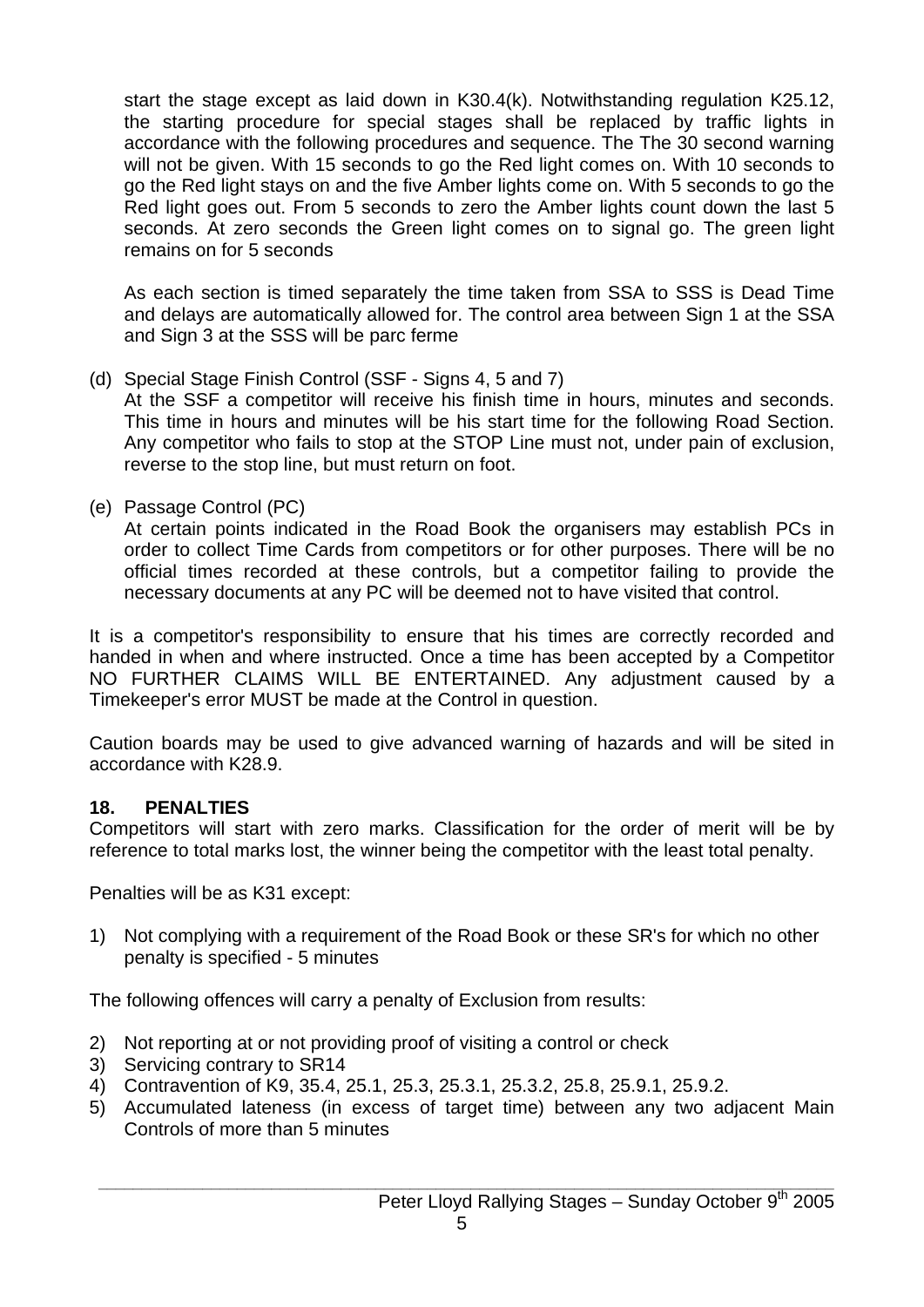To be classified as a finisher a car with its crew must complete the course without incurring the penalty of exclusion and hand in a completed damage declaration form with the final time card.

### **19 G.R. MODIFICATION**

K9.1.3 - Either crew member may drive during the competition subject to both crew members holding licences to permit that person to drive.

K35.1 - See SR 17.

K30.4 (e) - Reduced to 5 minutes.

K29.1 - Controls will close 5 minutes after due time of arrival of last car

## **20. TYRES**

All tyres used in Special Stage rallies shall comply with R2.

#### **21. DAMAGE DECLARATION**

Competitors will be required to complete and sign a report declaring that they have not been involved in any incident resulting in damage to private property or injury to persons or animals or alternatively giving details of any such incident where damage or injury has occurred. Any information given will not incur a penalty but failure to hand in a duly completed form will be penalised by exclusion (K35.4).

Competitors who do not report at the finish are required to forward the report to the Secretary within 72 hours of the event, unless they have been involved in an incident in which case details must be given to the organisers the same day. Competitors who fail to reply will be penalised by a fine of £100.00 (K35.4.1).

#### **22. JUDGES OF FACT AND DRIVING STANDARDS OBSERVERS**

Judges of Fact and Driving Standards Observers may be appointed by the organisers and will be on duty to observe and report upon any competitor considered to be in contravention of the regulations for the event in accordance with C11, C13, K24.2.11 and 12. Details of Judges of Fact will be displayed at signing-on.

#### **23. DRIVING ON THE RACE CIRCUIT WITH DEFLATED TYRES ETC**

Under the conditions our contract of hire for the venue with B.A.R.C. Pembrey Ltd no competitor with a deflated tyre or mechanical problems likely to cause damage to the race circuit is to enter any part of the circuit forming part of a Special Stage. Any competitor who breaches this condition may be reported to the Stewards of the Meeting who may impose a penalty of exclusion from the event.

#### **24. RED FLAG PROCEDURE**

The Red Flag procedure as K24.2.7(b) will apply on all stages. All competition will cease on appearance of red flags and competitors should stop at the side of the road or track. They must not proceed until advised to do so by an official of the event.

#### **25. PROCEDURE ON ENCOUNTERING A MAJOR ACCIDENT**

Competitors are reminded of regulation K25: "Competitors must carry an A4 size white board with a red SOS on one side and OK on the other. In the case of an accident where urgent medical attention is required, where possible the red 'SOS' sign should be immediately displayed to the following cars and to any helicopter attempting to assist. **Any crew which has the red 'SOS' sign displayed to them or sees a car which has sustained a major accident where both crew members are seen inside the car but is**